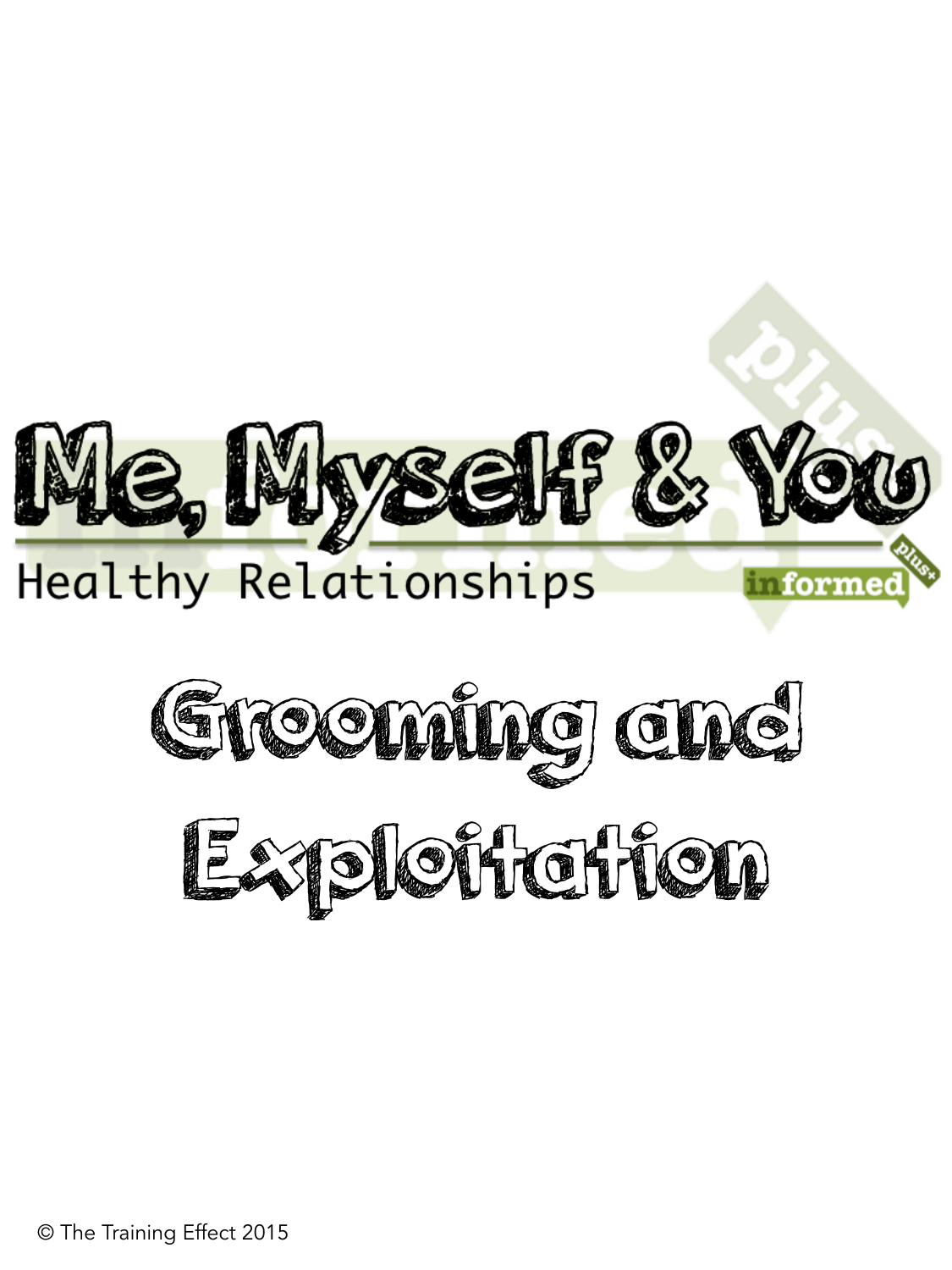

\*\*\*We do not need to spend too long on grooming and exploitation as the 'Managing Risk' session in the 'Me, Myself & You' module focuses on the responding to risk in a relationship. This session can be used as an introduction\*\*\*

### Aims & Objectives

For young people to identify the difference between grooming and exploitation.

To introduce young people to the concept of CSE.

### Part 1

Splitting the room into small groups or by running classroom based discussion, begin the session with the following question;

# 'How are grooming and exploitation different?'

Let young people think about this and discuss with each other before feeding back.

You should try to capture all of the information they give, but please remember that experience of relationships will vary immensely within the room.

The outcome we are looking for is that young people are able to identify 'grooming' as a process and 'exploitation' as an outcome to that process – you may need to steer the discussion towards this depending on the year group and the level of knowledge in the room.

## Part 2

Ask young people to think about all of the different places where young people might be vulnerable to grooming. It is important to stress to young people that grooming is not always direct and can often occur over the internet and social media.

This part of the session should be used to enable young people to think about all of the various platforms where they themselves might be vulnerable.

© The Training Effect 2015